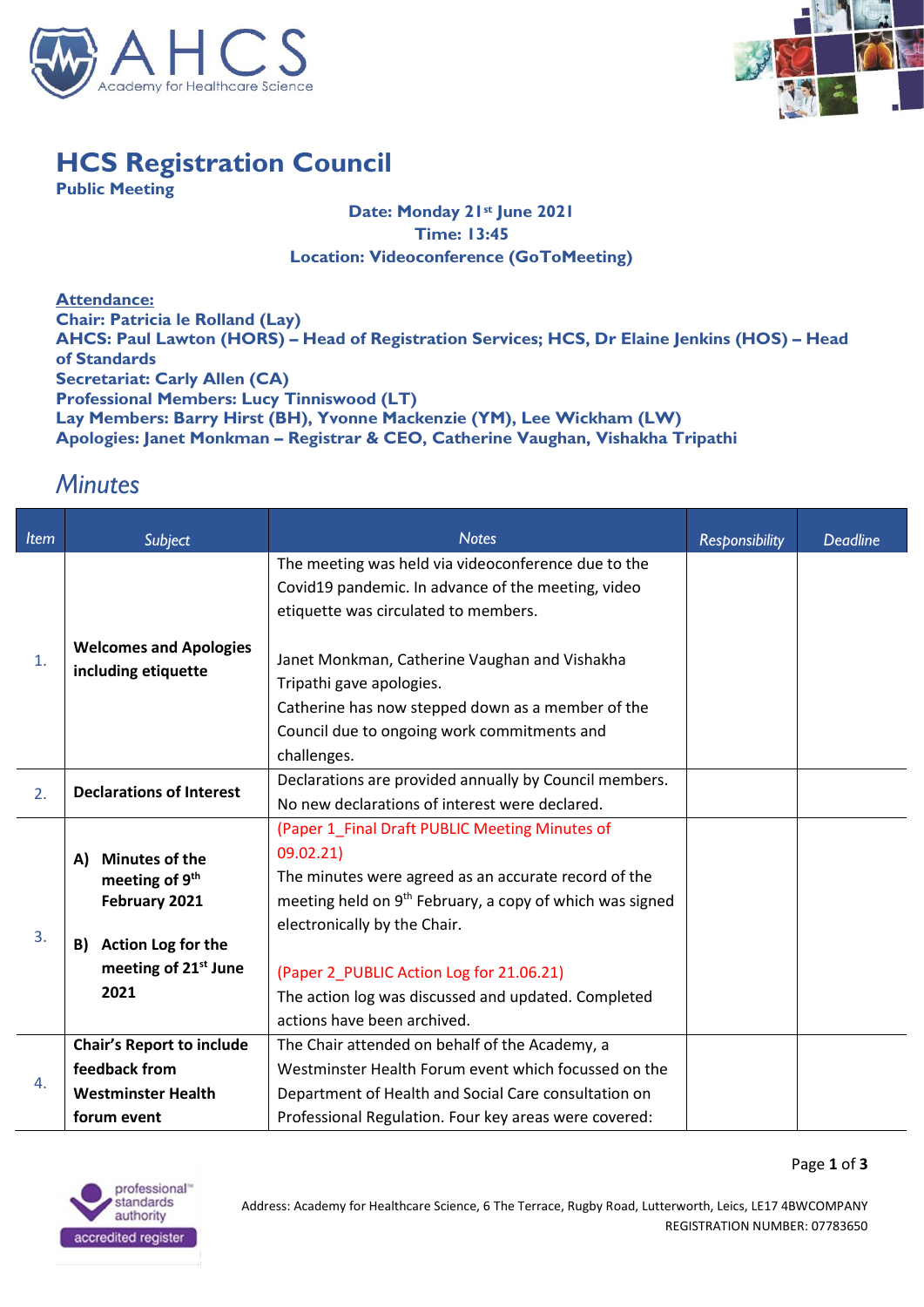



|    |                                                  | Governance and Operating Framework<br>$\bullet$                                                                |             |             |
|----|--------------------------------------------------|----------------------------------------------------------------------------------------------------------------|-------------|-------------|
|    |                                                  | <b>Education and Training</b><br>٠                                                                             |             |             |
|    |                                                  | Registration<br>٠                                                                                              |             |             |
|    |                                                  | Fitness to practise<br>٠                                                                                       |             |             |
|    |                                                  |                                                                                                                |             |             |
|    |                                                  | There will be another consultation about regulation                                                            |             |             |
|    |                                                  | within the healthcare system that will include non-                                                            |             |             |
|    |                                                  | statutory registration.                                                                                        |             |             |
|    |                                                  |                                                                                                                |             |             |
|    |                                                  | The Chair has attended all the AHCS Management Board                                                           |             |             |
|    |                                                  | meetings, in role of non-Executive Director.                                                                   |             |             |
|    |                                                  | A set of slides was presented to the Council by the HORS                                                       |             |             |
|    |                                                  | to provide an update on recent activities of the Academy.                                                      |             |             |
|    |                                                  | The slides will be circulated with the minutes of the                                                          |             |             |
|    |                                                  | meeting. The Chair acknowledged that the slides are<br>useful not only for the Academy but for the public too, |             |             |
|    |                                                  | and so are expected at every meeting for this item.                                                            |             |             |
|    |                                                  |                                                                                                                |             |             |
|    |                                                  | Further to the information provided in the slides:                                                             |             |             |
|    |                                                  | Registration Council for Clinical Physiologists (RCCP)                                                         |             |             |
|    |                                                  | became a wholly owned subsidiary of AHCS from 1 <sup>st</sup> June.                                            |             |             |
|    | <b>AHCS Update, to include</b>                   | Action: Registrar to ensure that AHCS Clinical Physiology                                                      |             | 31.08.21    |
|    | A) Covid-19, including                           | registrants are reassured of their status with the                                                             | Registrar   |             |
|    | <b>Shared Temporary</b>                          | Academy.                                                                                                       |             |             |
|    | <b>Register</b><br><b>B)</b> HCS Registers       | Action: HORS to put note in next Registrant's Newsletter                                                       |             |             |
|    | <b>Standards &amp; Quality</b><br>C)             | welcoming RCCP registrants.                                                                                    | <b>HORS</b> | <b>Next</b> |
| 5. | <b>Assurance</b>                                 | <b>Communications and Marketing update</b>                                                                     |             | newsletter  |
|    | D) Communications and                            | The Academy continues to work on its Strategic                                                                 |             |             |
|    | <b>Marketing update</b>                          | Communications and Marketing Plan. Recent activities                                                           |             |             |
|    | Professional<br>E)                               | include various meetings, newsletters and VOX, regular                                                         |             |             |
|    | <b>Standards Authority</b>                       | social media promotion and contact with universities                                                           |             |             |
|    | matters                                          | offering courses to support the Practitioner Training                                                          |             |             |
|    | <b>Revised CPD Audit</b><br>F)<br><b>Process</b> | Programme.                                                                                                     |             |             |
|    |                                                  | Proposal for a Revised CPD Audit Process                                                                       |             |             |
|    |                                                  | The Council Members reviewed the proposed changes to                                                           |             |             |
|    |                                                  | the CPD Audit process and were happy to recommend                                                              |             |             |
|    |                                                  | that the audit process is tested and the proposal should                                                       |             |             |
|    |                                                  | go to the Academy's Regulation Board for approval.                                                             |             |             |
|    |                                                  | <b>Standards of Proficiency</b>                                                                                |             |             |
|    |                                                  | Action: HOS to share Standards of Proficiency review                                                           | <b>HOS</b>  | 31.08.21    |
|    |                                                  | timeline with Chair then circulate to Council outside of                                                       |             |             |
|    |                                                  | meeting.                                                                                                       |             |             |